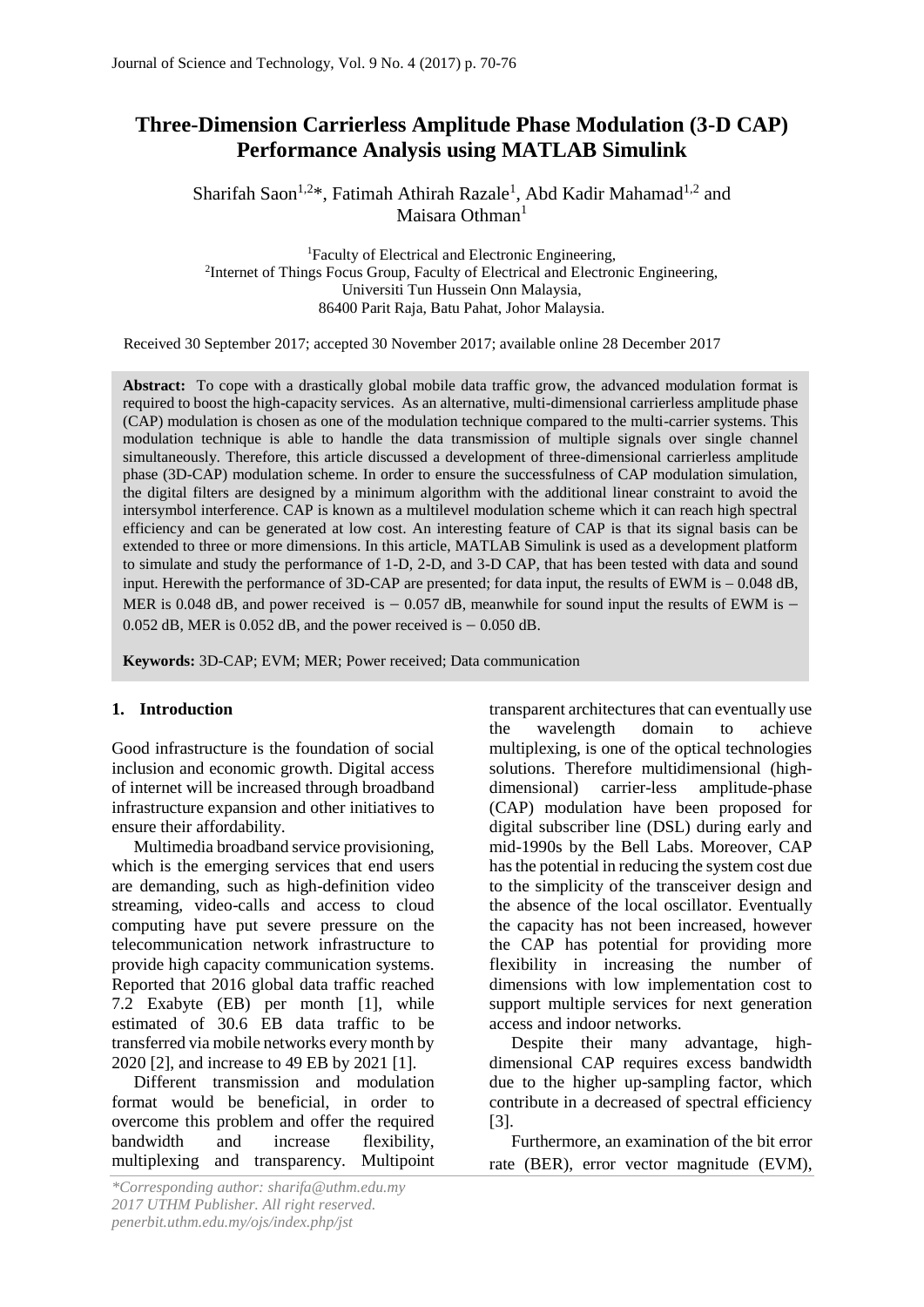modulation error ratio (MER) and received optical power will be carried out.

#### **2. A Review of CAP Modulation**

Higher order modulation formats so-called CAP has been proposed for copper wires as early as 1975. CAP is a multi-dimensional and multi-level signal format employing orthogonal waveforms for each dimension. These waveforms are obtained from finite impulse response (FIR) filters with orthogonal filter responses. In its principle, it is similar to quadrature amplitude modulation (QAM), both CAP and QAM supports multiple levels. Compare to QAM, however, CAP does not require the generation of sinusoidal carriers at the transceiver [4,5]. While, due to the potentially high spectral efficiency and the possibility of generating the required orthogonal pulses by means of transversal filters, CAP modulation has received attention in the research area of data and optical communications. In [6] 2D-CAP 8-L/D over 50 m polymer optical fiber (POF) has been demonstrated with resonant cavity light emitting diodes (RC-LEDs). In [3], first experimental investigations has been reported on the 3D-CAP and 4D-CAP for optical fiber transmission at bit rates up to 937.5 Mb/s.

Optimization algorithm (OA) can be applied in the simulation work to extend the conventional 2D-CAP scheme to higher dimensionality and to promise the perfect reconstruction of the filters. The advantage of this modulation technique is that the frequency magnitude response of the transceiver filter possible to be identical. Additionally, it is a point-to-point method to enhance the design to higher dimensionality CAP systems.

Fig. 1 shows basic block diagram of CAP modulation. The transmitted signal of CAP can be formulated as in equation 1:

$$
s(t) = \sum_{n=-\infty} \left[ a_n g_i \left( t - nT \right) + b_n g_q \left( t - nT \right) \right] \tag{1}
$$

Where  $a_n$  and  $b_n$  are the real and imaginary parts, *T* is the period,  $g_i(t) = g(t)\cos(2\pi f_c t)$  and  $g_q(t) = g(t) \sin(2\pi f_c t)$  are the in-phase and quadrate phase filter responses, respectively.

$$
y(t) = G\Re[s(t) * h(t) + n(t)]
$$
 (2)

Received signal, as in equation 2 is captured and sampled, where;  $G$  is gain and  $\Re$  is the photodetector responsivity [7].



**Fig. 1** Block diagram of (a) transmitter and (b) receiver of the 2D-CAP modulation.

In order to model the 3D-CAP, three encoded streams data that can be transmitted simultaneously are requested. For CAP system to work, the complete reconstruction criteria must be satisfied.

To optimize the achievements of the system against additive Gaussian noise, one of the filters would be matched filter, which us their impulse response will be time-reversed version. The filter's design at the receiver must fulfill the following specification:

- $g_n(t) * h_n(t)$  is unity for zero times delay.
- $g_n(t) * h_n(t)$  is zero for time delay which are the non-zero integer multiples of T.
- $g_n(t) * h_{1-n}(t)$  is zero for all time delays which are all integer multiples of T, include the zero.

## **2.1. Performance Evaluation**

The two inputs are used for simulating the 3D-CAP, which are sound and data. Where, the sound input signal are fixed to the following specifications; 16 bits with 44100 Hz of fundamental frequency, in column vector, and .wav file format are required. While, the data signal, must agree the M-ary number of 16 with the initial seed fixed to 37. Both inputs are used to investigate the characteristics of CAP and their performance on the BER, EVM, MER and power received.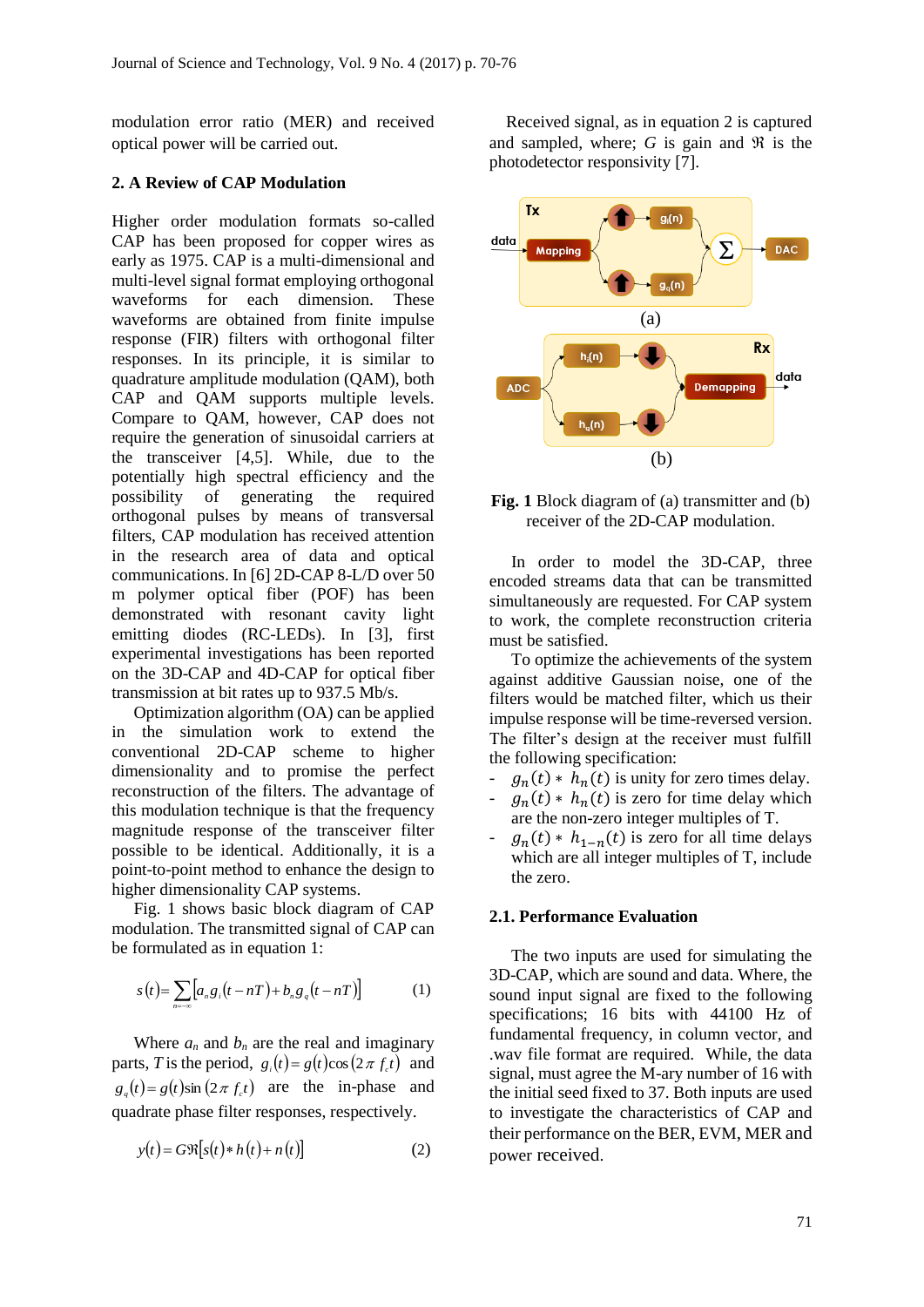BER is the number of bits received from the data stream in the communication channel that corrected to its noise errors. BER curve can be used to explain the performance of a digital communication system. The  $\frac{E_b}{N_O}$  ratio is proportionally related to the signal to noise ratio (SNR), with takes into account the bits rates of different constellations.

EVM is used to measure the performance of a digital signal of the transmitter and receiver and it also to measure how far the points are from the ideal locations. The received signal will have all constellation points which exactly point at the ideal locations. While, MER is the basis for measure the performance of a digital radio of transmitter or receiver by using the digital modulation liked QAM, and the power received used to measure the loss measurements as well as the power from a source or presented at a receiver. Actually, the QAM is akin to CAP, because both of it supports multiple levels and modulation in more than one dimension. The CAP does not require the generation of sinusoidal at both parts which is at the transmitter and at the receiver, in contrast with the QAM. Moreover, CAP can support modulation in more than two dimensions, with the conditions that orthogonal pulse shapes that can be identified.

Mathematical equation of BER, EVM, MER and power received, represented as in equation (3), (4), (5) and (6).

$$
BER = \frac{1}{2} \operatorname{erfc} \left( \frac{E_b}{N_0} \right) \tag{3}
$$

$$
EVM (dB) = 10 \log \left( \frac{P_{error}}{P_{ref}} \right) \tag{4}
$$

$$
\text{MER (dB)} = 10 \log \left( \frac{P_{signal}}{P_{error}} \right) \tag{5}
$$

Power (dB) = 10 log 
$$
\left(\frac{P_{signal}}{P_{ref}}\right)
$$
 (6)

Where, the  $E_b$ ,  $N_0$ ,  $P_{signal}$ ,  $P_{error}$  and  $P_{ref}$ , are the energy per bit, noise power spectral density, signal power, error power and reference power, respectively.

# **3. Methodology**

In order to extend the conventional CAP scheme to higher dimensionality and to promise the perfect reconstruction of the filters, the optimization algorithm were applied to the simulation work. In addition, point-to-point method was used to enhance the conformist design to higher dimensionality CAP systems. Conventional CAP scheme generated using MATLAB Simulink is shown as in Fig. 2.

This CAP was designed using the rectangular quadrature amplitude modulation of sixteen (QAM-16) module, available in MATLAB Simulink. Thus, produce CAP-16. Actually, the QAM is similar to CAP, because both of it supports multiple levels and modulation in more than one dimension. However, CAP does not use the sinusoidal carrier to generate two orthogonal components. The samples/symbol ratio is linearly proportional to the number of dimensions. It shows how the CAP is worked to produce the orthogonal waveform.

The transmitter and the receiver are implemented in a digital fashion. At the transmitter part, the process is called encoding process. The transmitter will separate the data stream that wants to enter the binary data blocks. Every block data is encoded into a single pair. After encoding, the two orthogonal signals are produced, which it is summed before transmission. For that implementation, the input sequences are up-sampled to match the implementation sampling rate and in turn of this process. Meanwhile, at the receiver part, the process is called decoding process, which its function to decode the data symbol , for recovering the block binary digits. The output of the receiver is down-sampled to the original symbol rate. The two-orthogonal summed modulated signals allow being separated.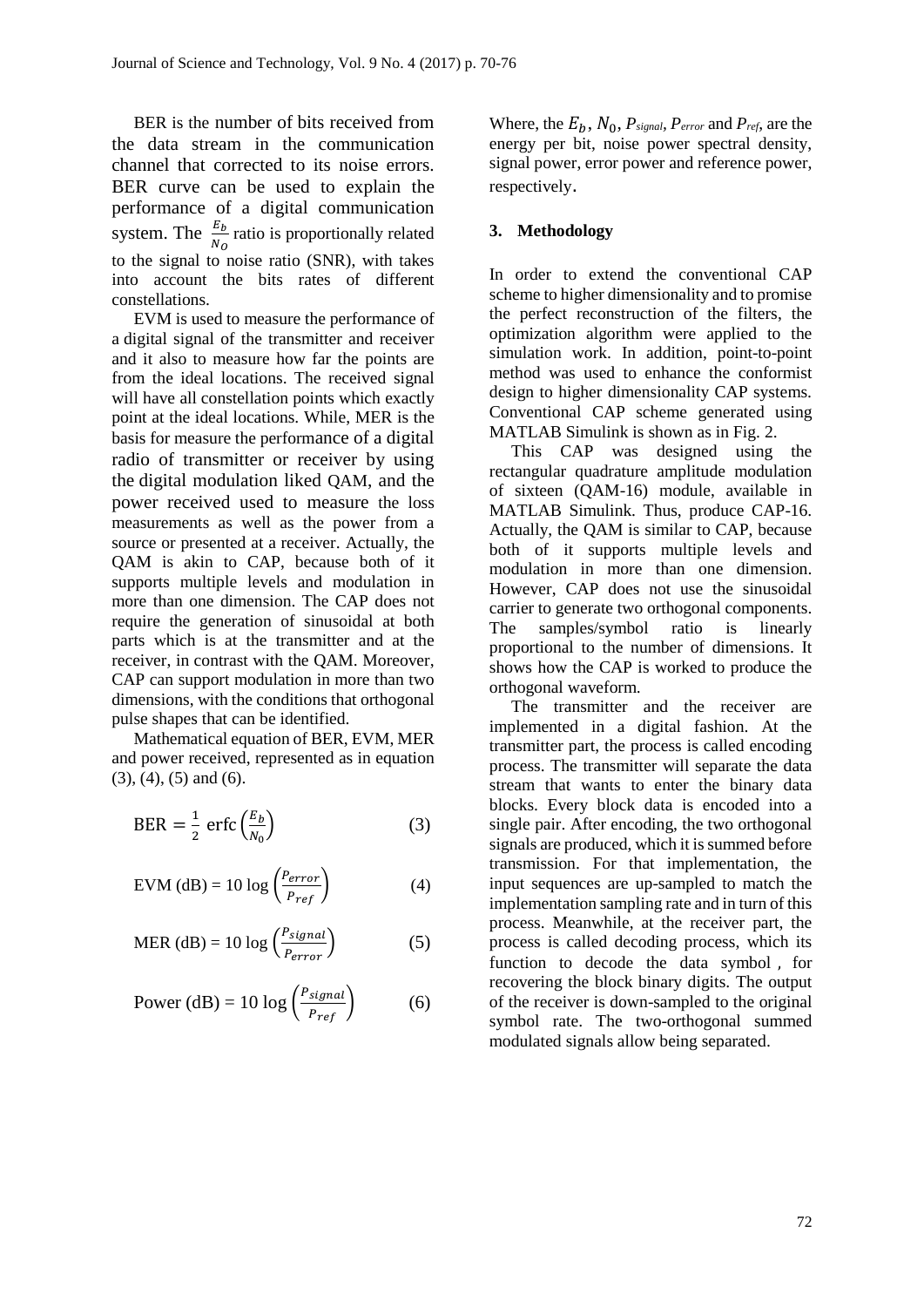

**Fig. 2** Conventional CAP modulation

## **4. Simulation of 3D-CAP**

The simulation performance of carrierless amplitude Phase (CAP) modulation using MATLAB Simulink is discussed. The schematics have been designed from onedimensional until three-dimensional of CAP. Multidimensional CAP modulation is possible to be an attractive modulation format for nextgeneration multiple services access networks.

In this section, the simulation results have been discussed in order to determine the threedimensional of the CAP (3D-CAP) for data and sound input signal, it is designed 3D-CAP modulation system, which three-orthogonal transmitter are shaping filters sharing a same band is required, as shown in Fig. 3. The three of optimal sequences are selected by minmax algorithm to meet the requirement. For the 3D-CAP signal, it is the receiver matched filter that cannot be directly calculated by linear constraint. The receiver needs to calculate the different band with respect to transmitter shaping filter. Thus, from this process, it needs to decode the signal for each band.

Data and sound were inserted in the block diagram to investigate the characteristics of CAP and their performance in terms of EVM,

MER and power received. The reading value of 3D-CAP with data as an input signal are  $EWM = -0.048$  dB, MER = 0.048 dB, and power received  $= -0.057$  dB.

Meanwhile, the results of 3D-CAP with sound as an input signal are  $EWM = -0.052$  $dB$ , the MER = 0.052 dB and power received = 0.050 dB. In overall, the results of 3D for data and sound input show improvement compared to results of 1D-CAP and 2D-CAP.

Additionally, the measurements of the system performance employing the different schemes were carried out for differentiate the bit error rate (BER). The analysis of the given results allows proving the behavior of the different modulation schemes under the limitations which is caused by the active components.

By referring to Fig. 4, the result of BER versus the  $\frac{E_b}{N_Q}$  (dB) is presented. The results are the most interesting from the practical point of view. Here, 3D-CAP offers the higher order modulations formats. The value of BER decreases gradually with the increment of the  $E_b$  $\frac{E_b}{N_O}$  (dB) values.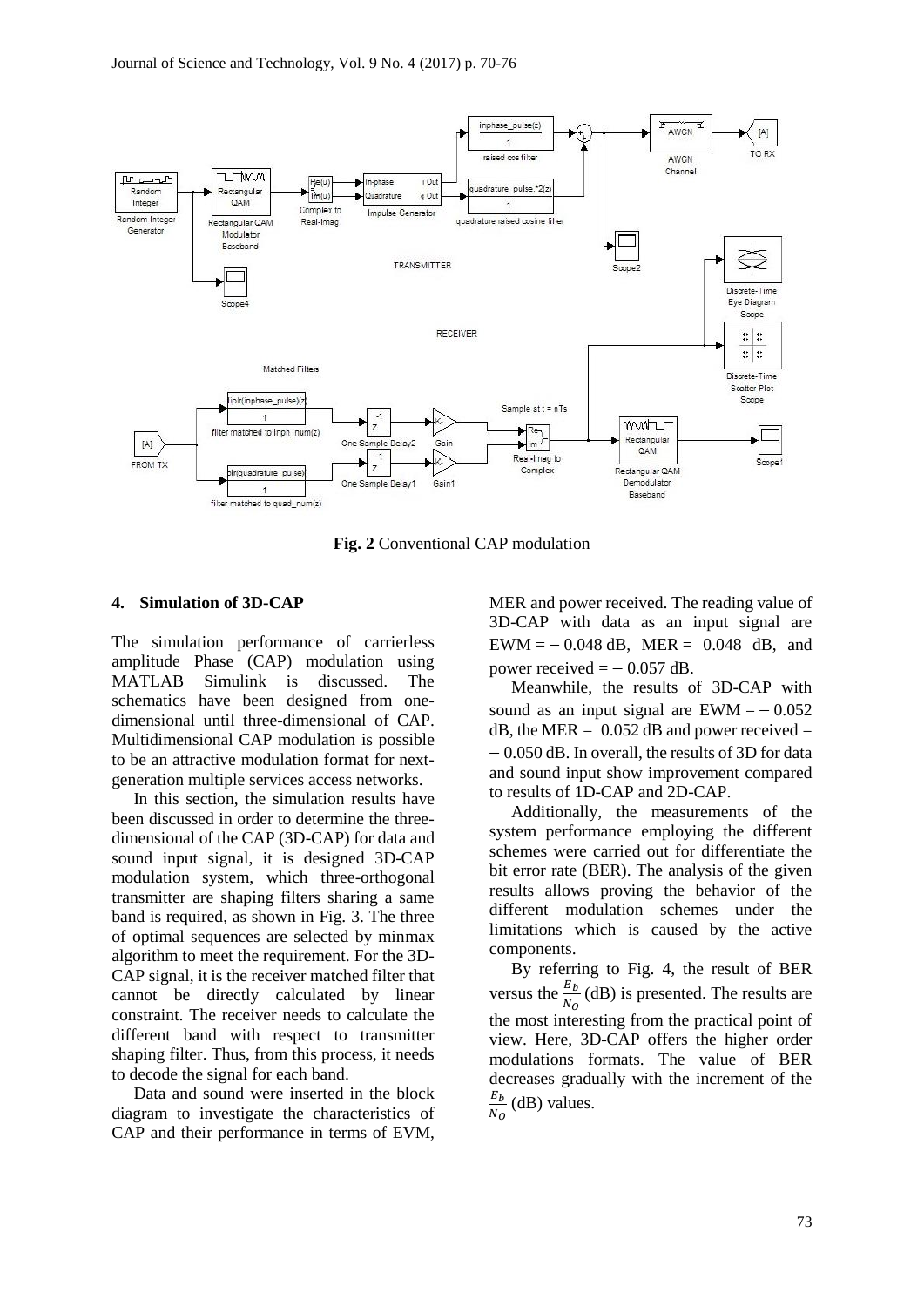

(b) 3D-CAP Receiver

**Fig. 3** 3D-CAP Modulation using MATLAB Simulink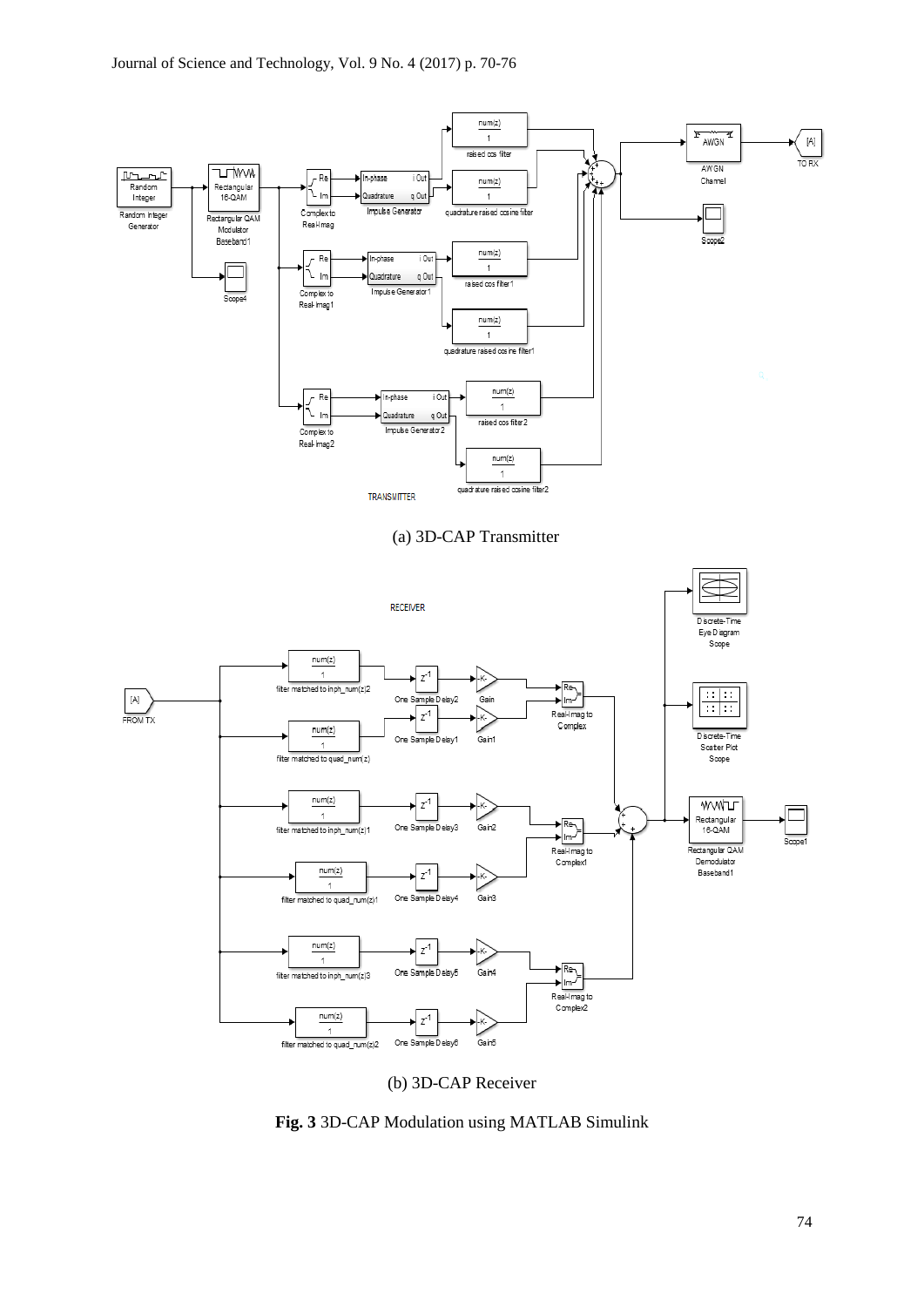

**Fig. 4** BER of 3D-CAP

The compression reading of EVM, MER and power of multidimensional CAP is shown in table 1. The consumption in CAP scheme is the employment of high performance of analog to digital converter (ADC) and digital to analog converter (DAC), the signal quality dependency on the resolution of ADC and DAC. Data on the table 1 shows that the reading value of EVM, MER, and power received of 3D-CAP is the best reading value compared to the other CAPs. The results proven that by adding the number of dimensions, it shows an improvement on the EVM, MER and power received performance of the CAP modulation for both input signals.

**Table 1** Comparison of CAP scheme

| Input<br>signal | CAP | EVM<br>(dB) | <b>MER</b><br>(dB) | Power<br>received<br>(dB) |
|-----------------|-----|-------------|--------------------|---------------------------|
| Data            | 1D  | $-7.186$    | 7.186              | $-7.055$                  |
|                 | 2D  | $-1.319$    | 1.319              | $-0.720$                  |
|                 | 3D  | $-0.048$    | 0.048              | $-0.057$                  |
| Sound           | 1D  | $-2.352$    | 2.352              | $-1.72$                   |
|                 | 2D  | $-0.149$    | 0.149              | $-0.068$                  |
|                 | 3D  | $-0.052$    | 0.052              | $-0.050$                  |

#### **5. Conclusion**

The 3D-CAP using MATLAB Simulink was successfully developed. Conventional CAP and 2-CAP are the fundamental step before modeling the 3D-CAP. For modeling of three dimensions CAP, the data and sound are used as an input signal, and several number of filters and others part are added to the conventional CAP model.

The measurement results showed that CAP has same spectral efficiency as a corresponding QAM modulation formats. Hence, this conceptual framework of multi-level multidimensional CAP expected to extend the reach and coverage area. Multi-dimensional modulation CAP has potential for providing more flexibility in increasing the number of dimensions with low implementation cost needed to support multiple services for next generation access network.

# **Acknowledgements**

The financial support received from University Tun Hussein Onn Malaysia (UTHM) is gratefully acknowledged.

#### **References**

- [1] Cisco Visual Networking Index (2017). "Global Mobile Data Traffic Forecast Update, 2016-2021" White Paper, CISCO.
- [2] Cisco Visual Networking Index (2016). "Global mobile data traffic forecast update, 2015-2020", White Paper, CISCO.
- [3] Othman, M.B. Zhang, X. Deng, L. Wieckowski, M. Jesper, B.J. Idelfonso, T.M. (2012). "Experimental Investigations of 3-D-/4-D-CAP Modulation with Directly Modulated VCSELs" in IEEE Photonics Technology Letters, Vol. 24. No. 22. pp. 2009-2012.
- [4] Lin, S. Jiangbing, D. Zuyuan, H. (2015). "Multiband 3-Dimensional Carrierless Amplitude Phase Modulation for Short Reach Optical Communications" in Journal of Lightware Technology, Vol. 32. No. 13. pp. 3103-3109.
- [5] Mihuel, I.O. Tianjian, Z. Jesper, B.J. Qiwen, Z. Xiaogeng, X. Segei, P.